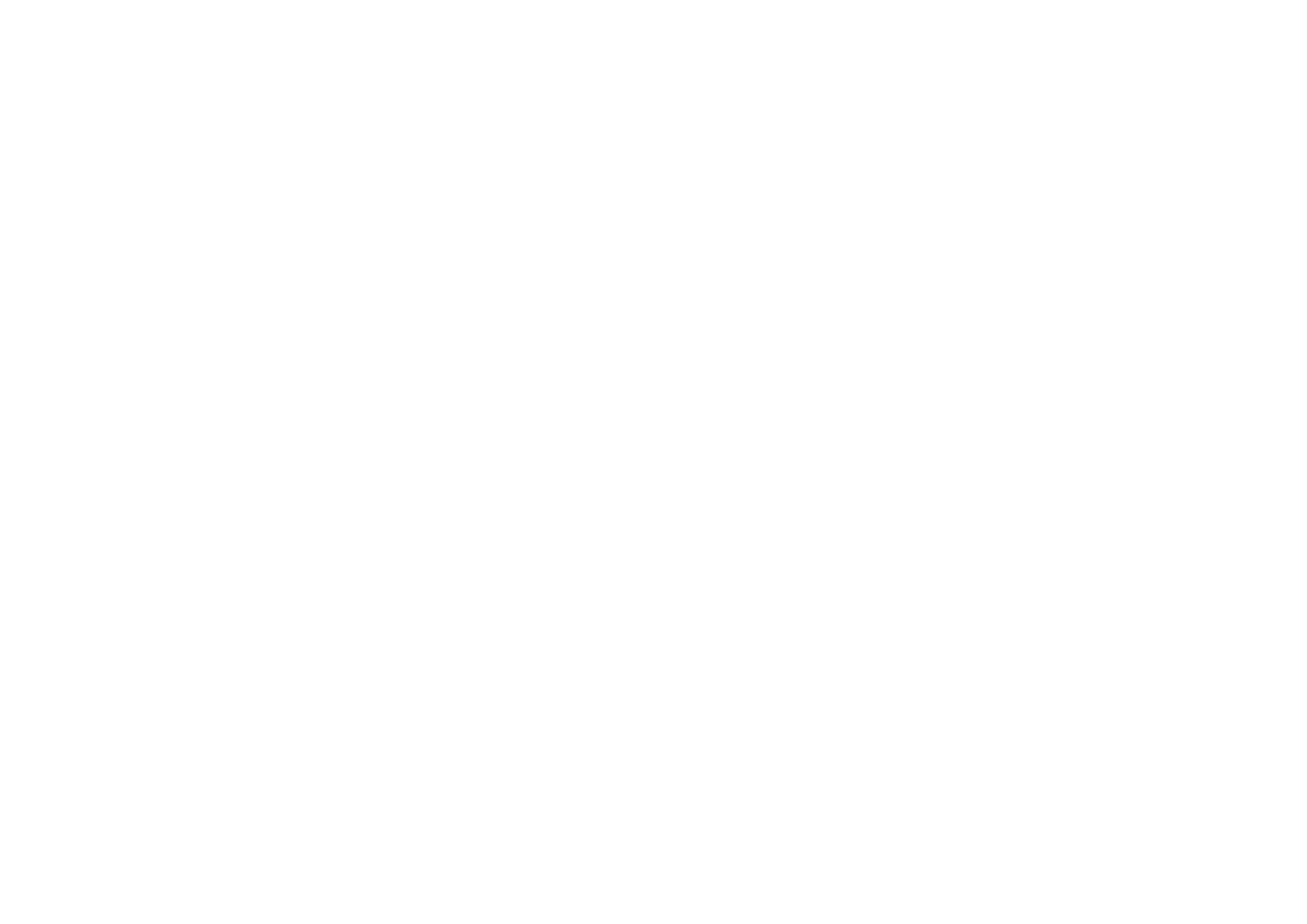\*\* AGM = Annual General Meeting; EGM = Extraordinary General Meeting; SGM = Special General Meeting; CRT = Court Meeting; OTH = Other Meeting; CLS = Class Meeting

| Company             | Meeting Type** | <b>Meeting Date Proposal</b> | <b>Number</b>    | <b>Proposal Text</b>           | Proposer   | Instruction | <b>Voting Reason</b>                                                                                       |
|---------------------|----------------|------------------------------|------------------|--------------------------------|------------|-------------|------------------------------------------------------------------------------------------------------------|
| Aeon Delight Co Ltd | <b>AGM</b>     | 19-May-21                    | 1.1              | Elect Director(s)              | Management | Against     | We opposed the President due to the lack of<br>shareholder vote on the dividend.                           |
| Aeon Delight Co Ltd | <b>AGM</b>     | 19-May-21                    | 1.2              | Elect Director(s)              | Management | For         |                                                                                                            |
| Aeon Delight Co Ltd | <b>AGM</b>     | 19-May-21                    | 1.3              | Elect Director(s)              | Management | For         |                                                                                                            |
| Aeon Delight Co Ltd | <b>AGM</b>     | 19-May-21                    | 1.4              | Elect Director(s)              | Management | For         |                                                                                                            |
| Aeon Delight Co Ltd | <b>AGM</b>     | 19-May-21                    | 1.5              | Elect Director(s)              | Management | For         |                                                                                                            |
| Aeon Delight Co Ltd | <b>AGM</b>     | 19-May-21                    | 1.6              | Elect Director(s)              | Management | For         |                                                                                                            |
| Aeon Delight Co Ltd | <b>AGM</b>     | 19-May-21                    | 1.7              | Elect Director(s)              | Management | For         |                                                                                                            |
| Aeon Delight Co Ltd | AGM            | 19-May-21                    | 1.8              | Elect Director(s)              | Management | For         |                                                                                                            |
| Aeon Delight Co Ltd | <b>AGM</b>     | 19-May-21                    | 2.1              | <b>Elect Statutory Auditor</b> | Management | Against     | We opposed the appointment of two non-<br>independent Statutory Auditors due to a lack<br>of independence. |
| Aeon Delight Co Ltd | <b>AGM</b>     | 19-May-21                    | 2.2              | <b>Elect Statutory Auditor</b> | Management | For         |                                                                                                            |
| Aeon Delight Co Ltd | <b>AGM</b>     | 19-May-21                    | 2.3              | <b>Elect Statutory Auditor</b> | Management | Against     | We opposed the appointment of two non-<br>independent Statutory Auditors due to a lack<br>of independence. |
| Akatsuki            | <b>AGM</b>     | 24-Jun-21                    | 1                | Allocation of Income           | Management | For         |                                                                                                            |
| Akatsuki            | <b>AGM</b>     | 24-Jun-21                    | 2.1              | Elect Director(s)              | Management | For         |                                                                                                            |
| Akatsuki            | <b>AGM</b>     | 24-Jun-21                    | 2.2              | Elect Director(s)              | Management | For         |                                                                                                            |
| Akatsuki            | AGM            | 24-Jun-21                    | 2.3              | Elect Director(s)              | Management | For         |                                                                                                            |
| Akatsuki            | <b>AGM</b>     | $24 - Jun-21$                | $\overline{2.4}$ | Elect Director(s)              | Management | For         |                                                                                                            |
| Akatsuki            | <b>AGM</b>     | 24-Jun-21                    | 3                | <b>Elect Statutory Auditor</b> | Management | For         |                                                                                                            |
| Anest Iwata         | <b>AGM</b>     | 25-Jun-21                    | $\mathbf{1}$     | Allocation of Income           | Management | For         |                                                                                                            |
| Anest Iwata         | <b>AGM</b>     | 25-Jun-21                    | $\overline{2}$   | Articles of Association        | Management | For         |                                                                                                            |
| Anest Iwata         | AGM            | 25-Jun-21                    | 3.1              | Elect Director(s)              | Management | For         |                                                                                                            |
| Anest Iwata         | <b>AGM</b>     | 25-Jun-21                    | 3.2              | Elect Director(s)              | Management | For         |                                                                                                            |
| Anest Iwata         | <b>AGM</b>     | 25-Jun-21                    | 3.3              | Elect Director(s)              | Management | For         |                                                                                                            |
| Anest Iwata         | <b>AGM</b>     | 25-Jun-21                    | 3.4              | Elect Director(s)              | Management | For         |                                                                                                            |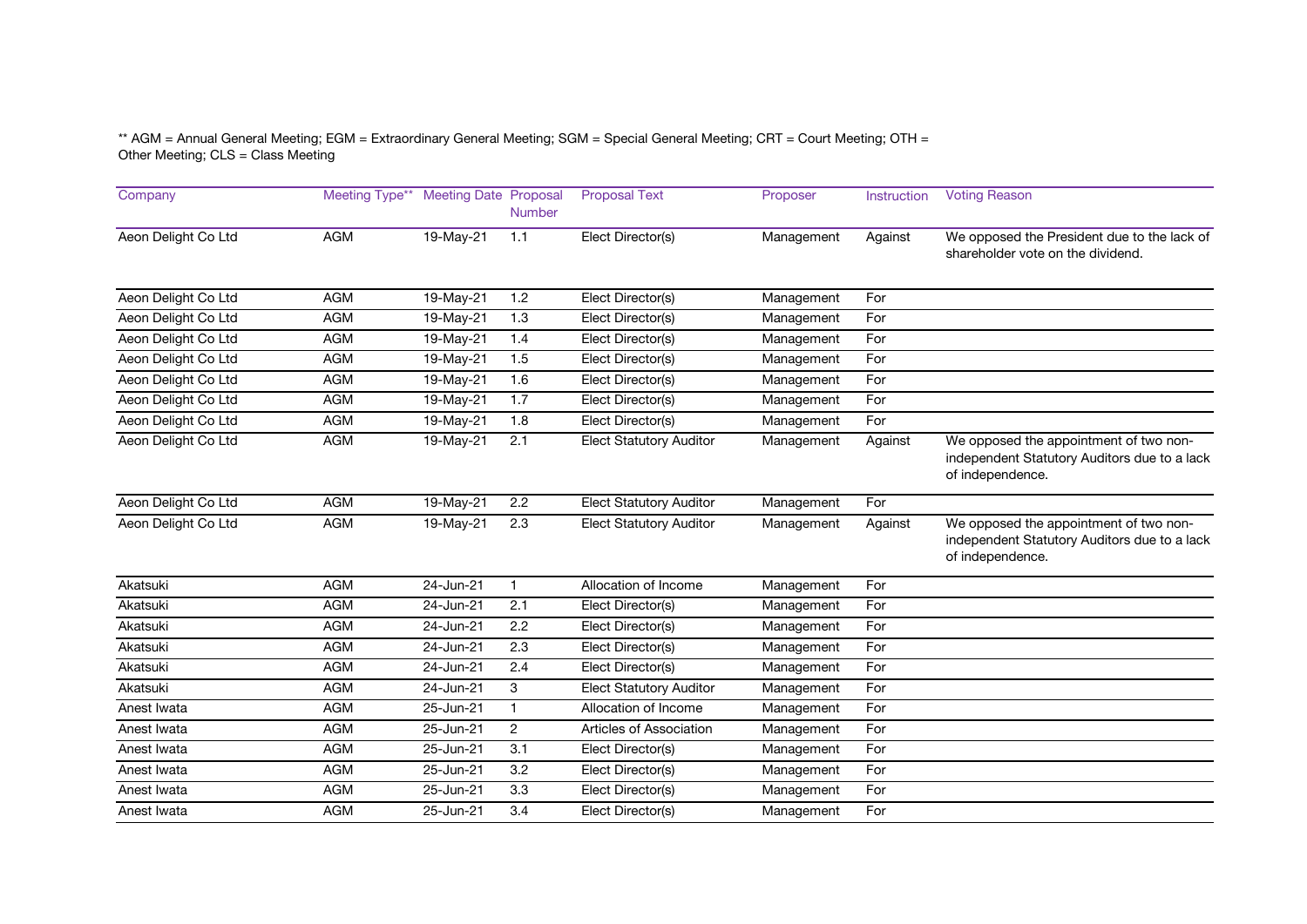| Anest Iwata       | <b>AGM</b> | 25-Jun-21     | 3.5              | Elect Director(s)              | Management | For     |                                                                                                             |
|-------------------|------------|---------------|------------------|--------------------------------|------------|---------|-------------------------------------------------------------------------------------------------------------|
| Anest Iwata       | <b>AGM</b> | 25-Jun-21     | 3.6              | Elect Director(s)              | Management | For     |                                                                                                             |
| Anest Iwata       | <b>AGM</b> | 25-Jun-21     | 3.7              | Elect Director(s)              | Management | For     |                                                                                                             |
| Anest Iwata       | <b>AGM</b> | 25-Jun-21     | $\overline{4}$   | <b>Routine Business</b>        | Management | Against | We opposed an anti-takeover device<br>because we do not believe it to be in our<br>clients' best interests. |
| Bengo4.Com Inc    | <b>AGM</b> | 26-Jun-21     | 1.1              | Elect Director(s)              | Management | For     |                                                                                                             |
| Bengo4.Com Inc    | <b>AGM</b> | 26-Jun-21     | 1.2              | Elect Director(s)              | Management | For     |                                                                                                             |
| Bengo4.Com Inc    | <b>AGM</b> | 26-Jun-21     | 1.3              | Elect Director(s)              | Management | For     |                                                                                                             |
| Bengo4.Com Inc    | <b>AGM</b> | 26-Jun-21     | 1.4              | Elect Director(s)              | Management | For     |                                                                                                             |
| Bengo4.Com Inc    | <b>AGM</b> | 26-Jun-21     | 1.5              | Elect Director(s)              | Management | For     |                                                                                                             |
| Bengo4.Com Inc    | <b>AGM</b> | 26-Jun-21     | 1.6              | Elect Director(s)              | Management | For     |                                                                                                             |
| Bengo4.Com Inc    | <b>AGM</b> | 26-Jun-21     | 1.7              | Elect Director(s)              | Management | For     |                                                                                                             |
| Calbee Inc        | AGM        | 23-Jun-21     | $\mathbf{1}$     | Allocation of Income           | Management | For     |                                                                                                             |
| Calbee Inc        | <b>AGM</b> | 23-Jun-21     | 2.1              | Elect Director(s)              | Management | For     |                                                                                                             |
| Calbee Inc        | <b>AGM</b> | 23-Jun-21     | $\overline{2.2}$ | Elect Director(s)              | Management | For     |                                                                                                             |
| Calbee Inc        | <b>AGM</b> | $23 - Jun-21$ | $\overline{2.3}$ | Elect Director(s)              | Management | For     |                                                                                                             |
| Calbee Inc        | <b>AGM</b> | 23-Jun-21     | 2.4              | Elect Director(s)              | Management | For     |                                                                                                             |
| Calbee Inc        | <b>AGM</b> | 23-Jun-21     | 2.5              | Elect Director(s)              | Management | For     |                                                                                                             |
| Calbee Inc        | <b>AGM</b> | 23-Jun-21     | 2.6              | Elect Director(s)              | Management | For     |                                                                                                             |
| Calbee Inc        | <b>AGM</b> | 23-Jun-21     | $\overline{2.7}$ | Elect Director(s)              | Management | For     |                                                                                                             |
| Calbee Inc        | <b>AGM</b> | 23-Jun-21     | 2.8              | Elect Director(s)              | Management | For     |                                                                                                             |
| Calbee Inc        | AGM        | 23-Jun-21     | 3                | <b>Elect Statutory Auditor</b> | Management | For     |                                                                                                             |
| Calbee Inc        | <b>AGM</b> | 23-Jun-21     | $\overline{4}$   | Remuneration - Other           | Management | For     |                                                                                                             |
| Cocokara Fine Hdg | <b>AGM</b> | 29-Jun-21     | $\mathbf{1}$     | Allocation of Income           | Management | For     |                                                                                                             |
| Cocokara Fine Hdg | <b>AGM</b> | 29-Jun-21     | $\overline{2}$   | Other                          | Management | For     |                                                                                                             |
| Cocokara Fine Hdg | <b>AGM</b> | 29-Jun-21     | $\overline{3.1}$ | Elect Director(s)              | Management | For     |                                                                                                             |
| Cocokara Fine Hdg | <b>AGM</b> | 29-Jun-21     | 3.2              | Elect Director(s)              | Management | For     |                                                                                                             |
| Cocokara Fine Hdg | <b>AGM</b> | 29-Jun-21     | $\overline{3.3}$ | Elect Director(s)              | Management | For     |                                                                                                             |
| Cocokara Fine Hdg | <b>AGM</b> | 29-Jun-21     | 3.4              | Elect Director(s)              | Management | For     |                                                                                                             |
| Cocokara Fine Hdg | AGM        | 29-Jun-21     | 3.5              | Elect Director(s)              | Management | For     |                                                                                                             |
| Daikyonishikawa   | <b>AGM</b> | 18-Jun-21     | $\mathbf{1}$     | Allocation of Income           | Management | For     |                                                                                                             |
| Daikyonishikawa   | <b>AGM</b> | 18-Jun-21     | $\overline{c}$   | Articles of Association        | Management | For     |                                                                                                             |
| Daikyonishikawa   | <b>AGM</b> | 18-Jun-21     | $\overline{3.1}$ | Elect Director(s)              | Management | For     |                                                                                                             |
| Daikyonishikawa   | <b>AGM</b> | 18-Jun-21     | 3.2              | Elect Director(s)              | Management | For     |                                                                                                             |
| Daikyonishikawa   | AGM        | 18-Jun-21     | 3.3              | Elect Director(s)              | Management | For     |                                                                                                             |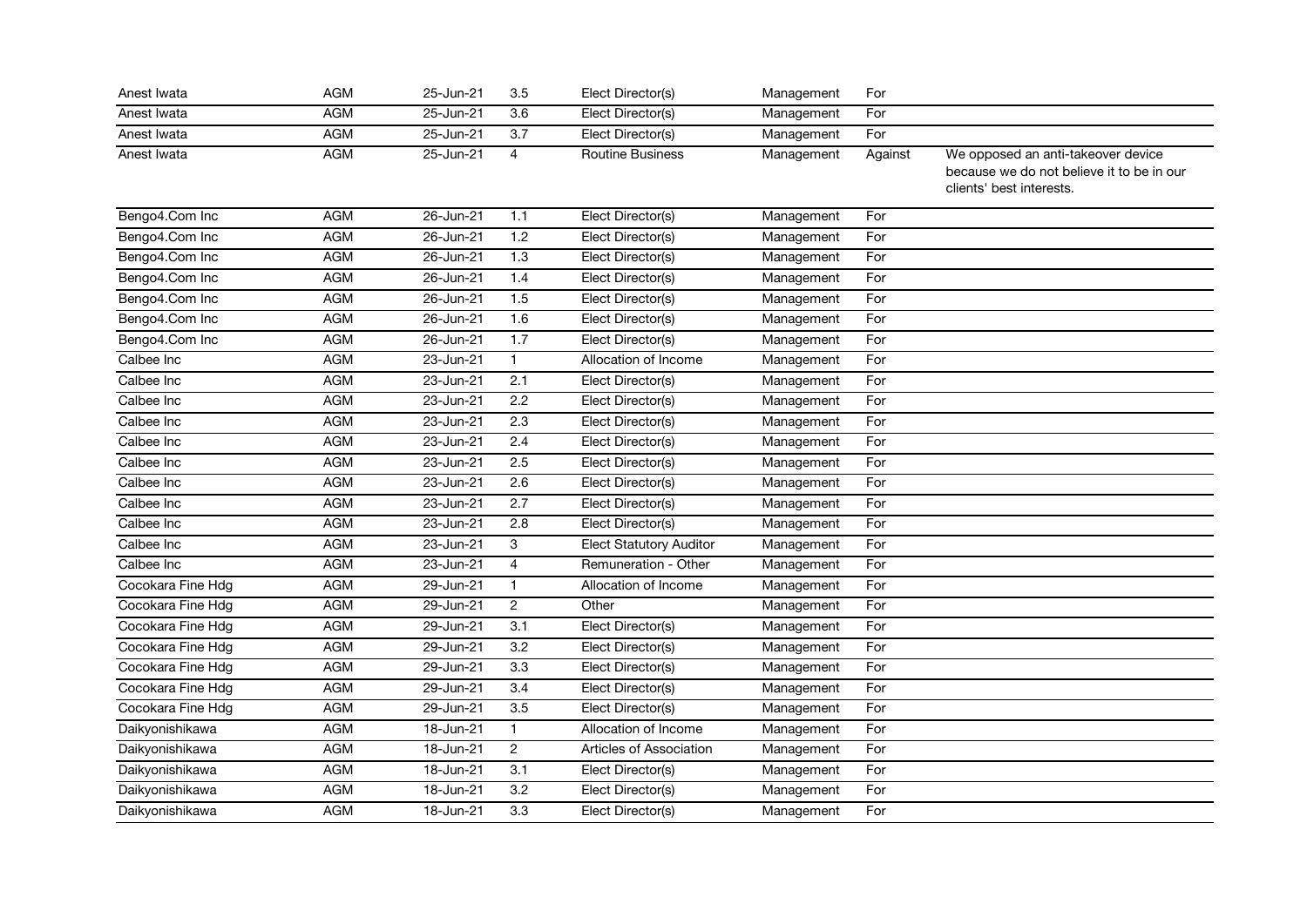| Daikyonishikawa                       | AGM        | 18-Jun-21     | 3.4              | Elect Director(s)                | Management | For |
|---------------------------------------|------------|---------------|------------------|----------------------------------|------------|-----|
| Daikyonishikawa                       | <b>AGM</b> | 18-Jun-21     | 3.5              | Elect Director(s)                | Management | For |
| Daikyonishikawa                       | <b>AGM</b> | 18-Jun-21     | 3.6              | Elect Director(s)                | Management | For |
| Daikyonishikawa                       | <b>AGM</b> | 18-Jun-21     | $\overline{3.7}$ | Elect Director(s)                | Management | For |
| Daikyonishikawa                       | <b>AGM</b> | 18-Jun-21     | $\overline{3.8}$ | Elect Director(s)                | Management | For |
| Daikyonishikawa                       | <b>AGM</b> | 18-Jun-21     | $\overline{3.9}$ | Elect Director(s)                | Management | For |
| Daikyonishikawa                       | AGM        | 18-Jun-21     | $\overline{4}$   | Appoint/Pay Auditors             | Management | For |
| Daikyonishikawa                       | <b>AGM</b> | 18-Jun-21     | 5.1              | Appoint/Pay Auditors             | Management | For |
| Daikyonishikawa                       | <b>AGM</b> | 18-Jun-21     | 5.2              | Appoint/Pay Auditors             | Management | For |
| Descente Ltd                          | <b>AGM</b> | 17-Jun-21     | 1.1              | Elect Director(s)                | Management | For |
| Descente Ltd                          | <b>AGM</b> | 17-Jun-21     | 1.2              | Elect Director(s)                | Management | For |
| Descente Ltd                          | <b>AGM</b> | 17-Jun-21     | 1.3              | Elect Director(s)                | Management | For |
| Descente Ltd                          | <b>AGM</b> | 17-Jun-21     | 1.4              | Elect Director(s)                | Management | For |
| Descente Ltd                          | <b>AGM</b> | 17-Jun-21     | 1.5              | Elect Director(s)                | Management | For |
| Descente Ltd                          | <b>AGM</b> | 17-Jun-21     | 1.6              | Elect Director(s)                | Management | For |
| Descente Ltd                          | AGM        | 17-Jun-21     | $\overline{2}$   | <b>Elect Statutory Auditor</b>   | Management | For |
| eGuarantee Inc                        | <b>AGM</b> | 28-Jun-21     | $\mathbf{1}$     | Allocation of Income             | Management | For |
| eGuarantee Inc                        | <b>AGM</b> | 28-Jun-21     | 2.1              | Elect Director(s)                | Management | For |
| eGuarantee Inc                        | <b>AGM</b> | 28-Jun-21     | 2.2              | Elect Director(s)                | Management | For |
| eGuarantee Inc                        | <b>AGM</b> | 28-Jun-21     | 2.3              | Elect Director(s)                | Management | For |
| eGuarantee Inc                        | AGM        | 28-Jun-21     | 2.4              | Elect Director(s)                | Management | For |
| eGuarantee Inc                        | <b>AGM</b> | 28-Jun-21     | 2.5              | Elect Director(s)                | Management | For |
| eGuarantee Inc                        | <b>AGM</b> | $28 - Jun-21$ | $\overline{2.6}$ | Elect Director(s)                | Management | For |
| eGuarantee Inc                        | <b>AGM</b> | 28-Jun-21     | 2.7              | Elect Director(s)                | Management | For |
| eGuarantee Inc                        | AGM        | 28-Jun-21     | 3                | Remuneration - Non-<br>Executive | Management | For |
| Gojo & Company, Inc. Class D<br>Pref. | <b>OGM</b> | $25 - Jun-21$ | $\mathbf{1}$     | Annual Report                    | Management | For |
| Harmonic Drive Systems                | <b>AGM</b> | 23-Jun-21     | $\mathbf{1}$     | Allocation of Income             | Management | For |
| Harmonic Drive Systems                | <b>AGM</b> | 23-Jun-21     | 2.1              | Elect Director(s)                | Management | For |
| Harmonic Drive Systems                | <b>AGM</b> | 23-Jun-21     | 2.2              | Elect Director(s)                | Management | For |
| Harmonic Drive Systems                | <b>AGM</b> | 23-Jun-21     | 2.3              | Elect Director(s)                | Management | For |
| Harmonic Drive Systems                | <b>AGM</b> | 23-Jun-21     | $\overline{2.4}$ | Elect Director(s)                | Management | For |
| Harmonic Drive Systems                | <b>AGM</b> | 23-Jun-21     | 2.5              | Elect Director(s)                | Management | For |
| Harmonic Drive Systems                | AGM        | 23-Jun-21     | 2.6              | Elect Director(s)                | Management | For |
| Harmonic Drive Systems                | AGM        | 23-Jun-21     | 2.7              | Elect Director(s)                | Management | For |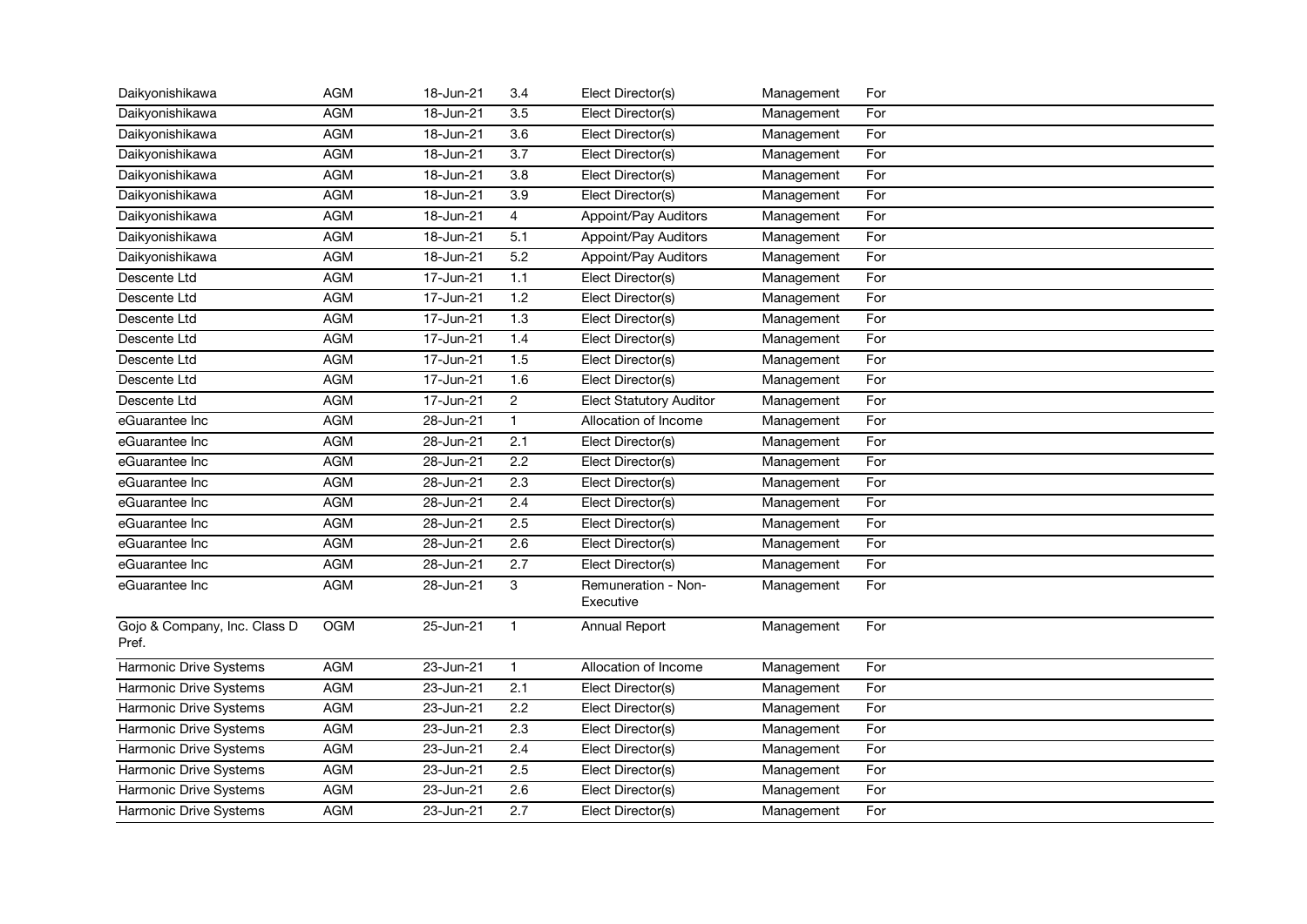| Harmonic Drive Systems          | AGM        | 23-Jun-21     | 2.8              | Elect Director(s)              | Management | For     |                                                                                                                 |
|---------------------------------|------------|---------------|------------------|--------------------------------|------------|---------|-----------------------------------------------------------------------------------------------------------------|
| <b>Harmonic Drive Systems</b>   | AGM        | 23-Jun-21     | 2.9              | Elect Director(s)              | Management | For     |                                                                                                                 |
| Harmonic Drive Systems          | AGM        | 23-Jun-21     | 3                | <b>Elect Statutory Auditor</b> | Management | For     |                                                                                                                 |
| Harmonic Drive Systems          | <b>AGM</b> | 23-Jun-21     | 4                | Remuneration - Other           | Management | For     |                                                                                                                 |
| Harmonic Drive Systems          | <b>AGM</b> | 23-Jun-21     | 5                | Remuneration - Other           | Management | Against | We opposed the payment of bonuses as<br>outside directors are eligible to receive<br>performance-based bonuses. |
| <b>IRISO Electronics Co Ltd</b> | <b>AGM</b> | 22-Jun-21     | $\mathbf{1}$     | Allocation of Income           | Management | For     |                                                                                                                 |
| <b>IRISO Electronics Co Ltd</b> | AGM        | 22-Jun-21     | 2.1              | Elect Director(s)              | Management | For     |                                                                                                                 |
| <b>IRISO Electronics Co Ltd</b> | <b>AGM</b> | 22-Jun-21     | $\overline{2.2}$ | Elect Director(s)              | Management | For     |                                                                                                                 |
| <b>IRISO Electronics Co Ltd</b> | <b>AGM</b> | 22-Jun-21     | 2.3              | Elect Director(s)              | Management | For     |                                                                                                                 |
| <b>IRISO Electronics Co Ltd</b> | <b>AGM</b> | 22-Jun-21     | 2.4              | Elect Director(s)              | Management | For     |                                                                                                                 |
| <b>IRISO Electronics Co Ltd</b> | <b>AGM</b> | 22-Jun-21     | 2.5              | Elect Director(s)              | Management | For     |                                                                                                                 |
| <b>IRISO Electronics Co Ltd</b> | <b>AGM</b> | 22-Jun-21     | 2.6              | Elect Director(s)              | Management | For     |                                                                                                                 |
| IRISO Electronics Co Ltd        | <b>AGM</b> | 22-Jun-21     | 2.7              | Elect Director(s)              | Management | For     |                                                                                                                 |
| Jeol                            | <b>AGM</b> | 25-Jun-21     | $\mathbf{1}$     | Allocation of Income           | Management | For     |                                                                                                                 |
| Jeol                            | <b>AGM</b> | 25-Jun-21     | 2.1              | Elect Director(s)              | Management | For     |                                                                                                                 |
| Jeol                            | <b>AGM</b> | 25-Jun-21     | 2.2              | Elect Director(s)              | Management | For     |                                                                                                                 |
| Jeol                            | <b>AGM</b> | 25-Jun-21     | 2.3              | Elect Director(s)              | Management | For     |                                                                                                                 |
| Jeol                            | <b>AGM</b> | 25-Jun-21     | $\overline{2.4}$ | Elect Director(s)              | Management | For     |                                                                                                                 |
| Jeol                            | <b>AGM</b> | 25-Jun-21     | $\overline{3.1}$ | <b>Elect Statutory Auditor</b> | Management | For     |                                                                                                                 |
| Jeol                            | <b>AGM</b> | 25-Jun-21     | 3.2              | <b>Elect Statutory Auditor</b> | Management | For     |                                                                                                                 |
| Jeol                            | <b>AGM</b> | 25-Jun-21     | $\overline{4}$   | <b>Elect Statutory Auditor</b> | Management | For     |                                                                                                                 |
| Jeol                            | <b>AGM</b> | $25 - Jun-21$ | 5                | Remuneration - Other           | Management | For     |                                                                                                                 |
| JP-Holdings Inc                 | AGM        | 23-Jun-21     | $\mathbf{1}$     | Allocation of Income           | Management | For     |                                                                                                                 |
| JP-Holdings Inc                 | <b>AGM</b> | 23-Jun-21     | $\overline{2.1}$ | Elect Director(s)              | Management | For     |                                                                                                                 |
| JP-Holdings Inc                 | AGM        | 23-Jun-21     | 2.2              | Elect Director(s)              | Management | For     |                                                                                                                 |
| JP-Holdings Inc                 | <b>AGM</b> | $23$ -Jun-21  | 2.3              | Elect Director(s)              | Management | For     |                                                                                                                 |
| JP-Holdings Inc                 | <b>AGM</b> | 23-Jun-21     | 2.4              | Elect Director(s)              | Management | For     |                                                                                                                 |
| JP-Holdings Inc                 | <b>AGM</b> | 23-Jun-21     | 2.5              | Elect Director(s)              | Management | For     |                                                                                                                 |
| JP-Holdings Inc                 | AGM        | 23-Jun-21     | 2.6              | Elect Director(s)              | Management | For     |                                                                                                                 |
| JP-Holdings Inc                 | <b>AGM</b> | 23-Jun-21     | 2.7              | Elect Director(s)              | Management | For     |                                                                                                                 |
| JP-Holdings Inc                 | <b>AGM</b> | 23-Jun-21     | $\overline{2.8}$ | Elect Director(s)              | Management | For     |                                                                                                                 |
| Katitas                         | <b>AGM</b> | 25-Jun-21     | $1.1$            | Elect Director(s)              | Management | For     |                                                                                                                 |
| Katitas                         | <b>AGM</b> | 25-Jun-21     | 1.2              | Elect Director(s)              | Management | For     |                                                                                                                 |
| Katitas                         | AGM        | 25-Jun-21     | 1.3              | Elect Director(s)              | Management | For     |                                                                                                                 |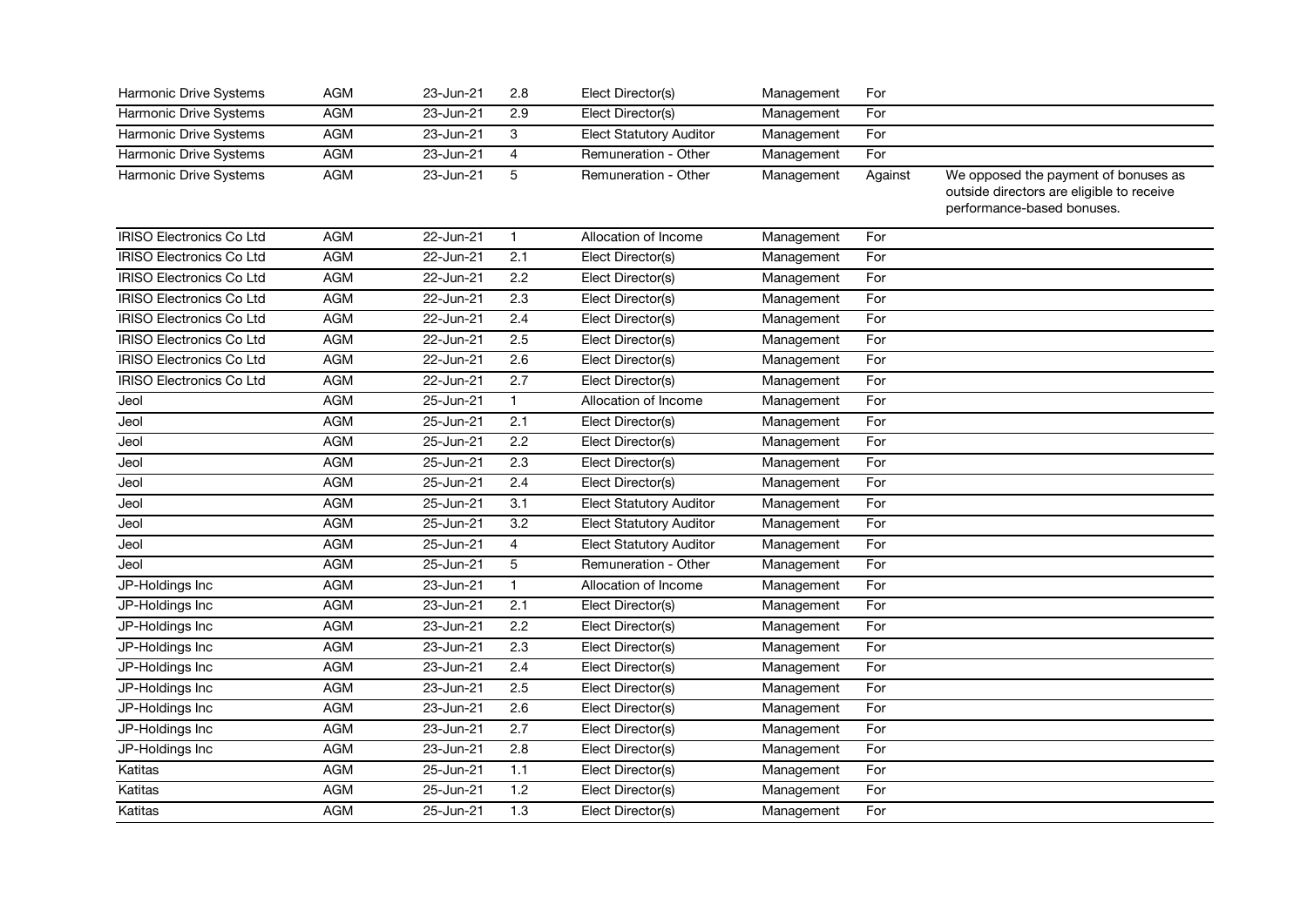| Katitas             | AGM        | 25-Jun-21    | 1.4              | Elect Director(s)              | Management | For     |                                                                                                                              |
|---------------------|------------|--------------|------------------|--------------------------------|------------|---------|------------------------------------------------------------------------------------------------------------------------------|
| Katitas             | <b>AGM</b> | 25-Jun-21    | 1.5              | Elect Director(s)              | Management | For     |                                                                                                                              |
| Katitas             | <b>AGM</b> | 25-Jun-21    | 1.6              | Elect Director(s)              | Management | For     |                                                                                                                              |
| Katitas             | <b>AGM</b> | 25-Jun-21    | 1.7              | Elect Director(s)              | Management | For     |                                                                                                                              |
| Katitas             | <b>AGM</b> | 25-Jun-21    | 1.8              | Elect Director(s)              | Management | For     |                                                                                                                              |
| Katitas             | <b>AGM</b> | 25-Jun-21    | 1.9              | Elect Director(s)              | Management | For     |                                                                                                                              |
| Katitas             | AGM        | 25-Jun-21    | 2.1              | <b>Elect Statutory Auditor</b> | Management | For     |                                                                                                                              |
| Katitas             | <b>AGM</b> | 25-Jun-21    | 2.2              | <b>Elect Statutory Auditor</b> | Management | For     |                                                                                                                              |
| Katitas             | <b>AGM</b> | 25-Jun-21    | 2.3              | <b>Elect Statutory Auditor</b> | Management | For     |                                                                                                                              |
| Katitas             | <b>AGM</b> | 25-Jun-21    | 2.4              | <b>Elect Statutory Auditor</b> | Management | For     |                                                                                                                              |
| Katitas             | <b>AGM</b> | 25-Jun-21    | $\overline{3.1}$ | <b>Elect Statutory Auditor</b> | Management | For     |                                                                                                                              |
| Katitas             | AGM        | 25-Jun-21    | 3.2              | <b>Elect Statutory Auditor</b> | Management | For     |                                                                                                                              |
| Katitas             | <b>AGM</b> | 25-Jun-21    | $\overline{4}$   | <b>Employee Equity Plan</b>    | Management | For     |                                                                                                                              |
| Katitas             | <b>AGM</b> | 25-Jun-21    | 5                | Remuneration - Other           | Management | For     |                                                                                                                              |
| Kitanotatsujin Corp | <b>AGM</b> | 25-May-21    | $\mathbf{1}$     | Allocation of Income           | Management | Abstain | We abstained on the dividend as we believe<br>the company is in a position to utilise its<br>balance sheet more effectively. |
| Kitanotatsujin Corp | AGM        | 25-May-21    | $\overline{c}$   | Articles of Association        | Management | For     |                                                                                                                              |
| Kitanotatsujin Corp | <b>AGM</b> | 25-May-21    | 3.1              | Elect Director(s)              | Management | For     |                                                                                                                              |
| Kitanotatsujin Corp | AGM        | 25-May-21    | 3.2              | Elect Director(s)              | Management | For     |                                                                                                                              |
| Kitanotatsujin Corp | <b>AGM</b> | $25-May-21$  | $\overline{3.3}$ | Elect Director(s)              | Management | For     |                                                                                                                              |
| Kitanotatsujin Corp | <b>AGM</b> | $25$ -May-21 | 3.4              | Elect Director(s)              | Management | For     |                                                                                                                              |
| Kitanotatsujin Corp | <b>AGM</b> | 25-May-21    | 3.5              | Elect Director(s)              | Management | For     |                                                                                                                              |
| Kitanotatsujin Corp | <b>AGM</b> | 25-May-21    | $\overline{3.6}$ | Elect Director(s)              | Management | For     |                                                                                                                              |
| Kitanotatsujin Corp | <b>AGM</b> | 25-May-21    | 4.1              | Elect Director(s)              | Management | For     |                                                                                                                              |
| Kitanotatsujin Corp | AGM        | 25-May-21    | 4.2              | Elect Director(s)              | Management | For     |                                                                                                                              |
| Kitanotatsujin Corp | <b>AGM</b> | 25-May-21    | 4.3              | Elect Director(s)              | Management | For     |                                                                                                                              |
| Kitanotatsujin Corp | <b>AGM</b> | 25-May-21    | 5                | Elect Director(s)              | Management | For     |                                                                                                                              |
| Kitanotatsujin Corp | <b>AGM</b> | 25-May-21    | 6                | Remuneration - Other           | Management | For     |                                                                                                                              |
| Kitanotatsujin Corp | <b>AGM</b> | 25-May-21    | $\overline{7}$   | Remuneration - Other           | Management | For     |                                                                                                                              |
| Kitanotatsujin Corp | <b>AGM</b> | 25-May-21    | 8                | <b>Incentive Plan</b>          | Management | For     |                                                                                                                              |
| Lifenet Insurance   | <b>AGM</b> | 20-Jun-21    | $\mathbf{1}$     | Articles of Association        | Management | For     |                                                                                                                              |
| Lifenet Insurance   | <b>AGM</b> | 20-Jun-21    | 2.1              | Elect Director(s)              | Management | For     |                                                                                                                              |
| Lifenet Insurance   | <b>AGM</b> | 20-Jun-21    | 2.2              | Elect Director(s)              | Management | For     |                                                                                                                              |
| Lifenet Insurance   | AGM        | 20-Jun-21    | 2.3              | Elect Director(s)              | Management | For     |                                                                                                                              |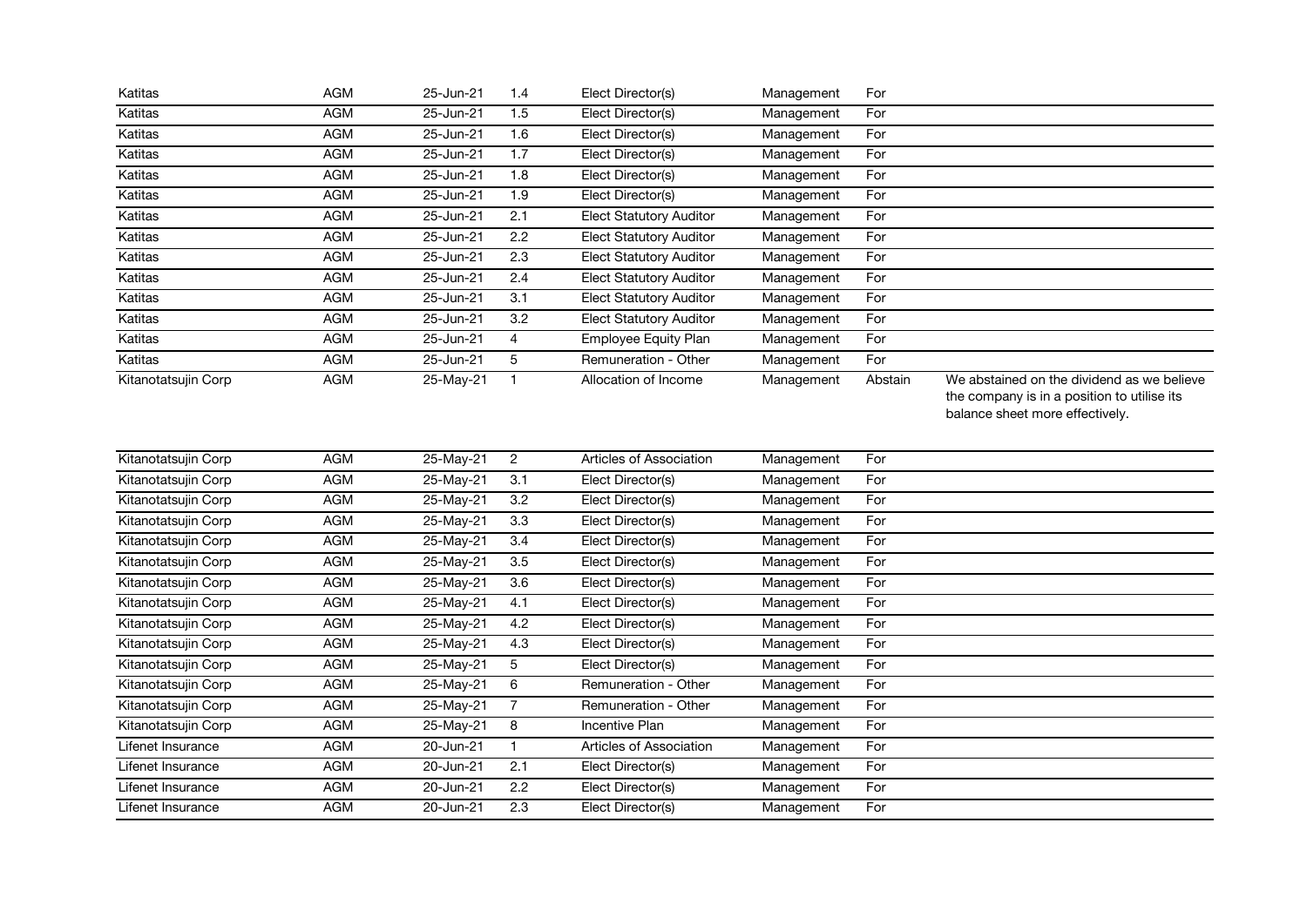| Lifenet Insurance     | AGM        | 20-Jun-21     | 2.4              | Elect Director(s)                | Management | For |
|-----------------------|------------|---------------|------------------|----------------------------------|------------|-----|
| Lifenet Insurance     | <b>AGM</b> | 20-Jun-21     | 2.5              | Elect Director(s)                | Management | For |
| Lifenet Insurance     | <b>AGM</b> | 20-Jun-21     | 2.6              | Elect Director(s)                | Management | For |
| Lifenet Insurance     | <b>AGM</b> | 20-Jun-21     | $\overline{3.1}$ | Elect Director(s)                | Management | For |
| Lifenet Insurance     | <b>AGM</b> | 20-Jun-21     | 3.2              | Elect Director(s)                | Management | For |
| Lifenet Insurance     | <b>AGM</b> | 20-Jun-21     | 3.3              | Elect Director(s)                | Management | For |
| Lifenet Insurance     | AGM        | 20-Jun-21     | $\overline{4}$   | Remuneration - Other             | Management | For |
| Lifenet Insurance     | <b>AGM</b> | 20-Jun-21     | 5                | Remuneration - Other             | Management | For |
| Lifenet Insurance     | <b>AGM</b> | $20$ -Jun-21  | $6\overline{6}$  | Remuneration - Other             | Management | For |
| Locondo               | <b>AGM</b> | 27-May-21     | $\mathbf{1}$     | Elect Director(s)                | Management | For |
| Locondo               | <b>AGM</b> | 27-May-21     | 2.1              | Elect Director(s)                | Management | For |
| Locondo               | AGM        | 27-May-21     | 2.2              | Elect Director(s)                | Management | For |
| Locondo               | <b>AGM</b> | 27-May-21     | 2.3              | Elect Director(s)                | Management | For |
| Locondo               | <b>AGM</b> | 27-May-21     | 3                | Elect Director(s)                | Management | For |
| Locondo               | <b>AGM</b> | 27-May-21     | $\overline{4}$   | Appoint/Pay Auditors             | Management | For |
| M <sub>3</sub>        | <b>AGM</b> | 25-Jun-21     | 1.1              | Elect Director(s)                | Management | For |
| M <sub>3</sub>        | <b>AGM</b> | 25-Jun-21     | 1.2              | Elect Director(s)                | Management | For |
| M3                    | <b>AGM</b> | 25-Jun-21     | $\overline{1.3}$ | Elect Director(s)                | Management | For |
| M <sub>3</sub>        | <b>AGM</b> | 25-Jun-21     | 1.4              | Elect Director(s)                | Management | For |
| $\overline{M3}$       | <b>AGM</b> | 25-Jun-21     | 1.5              | Elect Director(s)                | Management | For |
| $\overline{M3}$       | <b>AGM</b> | 25-Jun-21     | 1.6              | Elect Director(s)                | Management | For |
| M3                    | <b>AGM</b> | 25-Jun-21     | $\overline{2}$   | Remuneration - Non-<br>Executive | Management | For |
| Megachips Corp        | <b>AGM</b> | 25-Jun-21     | 1.1              | Elect Director(s)                | Management | For |
| Megachips Corp        | <b>AGM</b> | $25 - Jun-21$ | 1.2              | Elect Director(s)                | Management | For |
| <b>Megachips Corp</b> | <b>AGM</b> | 25-Jun-21     | 1.3              | Elect Director(s)                | Management | For |
| Megachips Corp        | <b>AGM</b> | 25-Jun-21     | 1.4              | Elect Director(s)                | Management | For |
| Megachips Corp        | AGM        | 25-Jun-21     | 1.5              | Elect Director(s)                | Management | For |
| Megachips Corp        | <b>AGM</b> | 25-Jun-21     | 1.6              | Elect Director(s)                | Management | For |
| Megachips Corp        | <b>AGM</b> | 25-Jun-21     | 1.7              | Elect Director(s)                | Management | For |
| Megachips Corp        | <b>AGM</b> | 25-Jun-21     | 1.8              | Elect Director(s)                | Management | For |
| Megachips Corp        | <b>AGM</b> | 25-Jun-21     | 1.9              | Elect Director(s)                | Management | For |
| Megachips Corp        | <b>AGM</b> | 25-Jun-21     | 2.1              | Appoint/Pay Auditors             | Management | For |
| <b>Megachips Corp</b> | <b>AGM</b> | $25 - Jun-21$ | $\overline{2.2}$ | Appoint/Pay Auditors             | Management | For |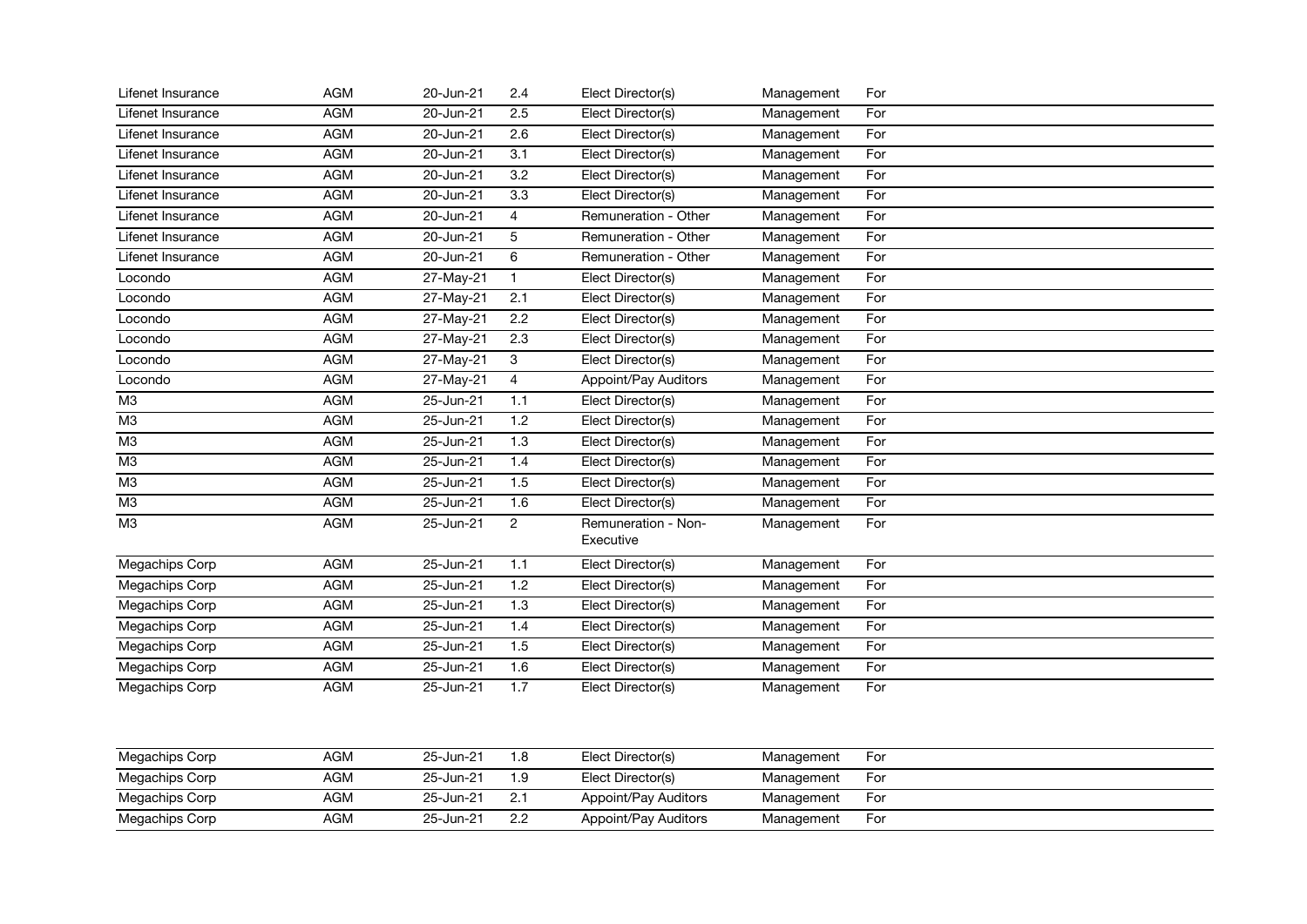| Megachips Corp | <b>AGM</b> | 25-Jun-21 | 3 | <b>Employee Equity Plan</b> | Management | For     |                                                                                                                                                                                                                                                                                                                       |
|----------------|------------|-----------|---|-----------------------------|------------|---------|-----------------------------------------------------------------------------------------------------------------------------------------------------------------------------------------------------------------------------------------------------------------------------------------------------------------------|
| Nifco Inc      | AGM        | 24-Jun-21 |   | Allocation of Income        | Management | Abstain | We abstained on the low dividend payment<br>as we believe the company's capital strategy<br>is not in the interests of shareholders.                                                                                                                                                                                  |
| Nifco Inc      | AGM        | 24-Jun-21 |   | Articles of Association     | Management | Against | We opposed the resolution proposing<br>various amendments to the Articles of<br>Association. Whilst we were supportive of<br>the majority of amendments including a<br>move to a one-tier board structure, we were<br>not supportive of the amendment to abolish<br>the shareholders vote on the dividend<br>payment. |

| Nifco Inc | AGM        | 24-Jun-21 | 3.1          | Elect Director(s)    | Management | For |
|-----------|------------|-----------|--------------|----------------------|------------|-----|
| Nifco Inc | AGM        | 24-Jun-21 | 3.2          | Elect Director(s)    | Management | For |
| Nifco Inc | AGM        | 24-Jun-21 | 3.3          | Elect Director(s)    | Management | For |
| Nifco Inc | AGM        | 24-Jun-21 | 3.4          | Elect Director(s)    | Management | For |
| Nifco Inc | AGM        | 24-Jun-21 | 3.5          | Elect Director(s)    | Management | For |
| Nifco Inc | AGM        | 24-Jun-21 | 3.6          | Elect Director(s)    | Management | For |
| Nifco Inc | AGM        | 24-Jun-21 | 4.1          | Elect Director(s)    | Management | For |
| Nifco Inc | AGM        | 24-Jun-21 | 4.2          | Elect Director(s)    | Management | For |
| Nifco Inc | AGM        | 24-Jun-21 | 4.3          | Elect Director(s)    | Management | For |
| Nifco Inc | <b>AGM</b> | 24-Jun-21 | $\mathbf{b}$ | Elect Director(s)    | Management | For |
| Nifco Inc | AGM        | 24-Jun-21 | 6            | Remuneration - Other | Management | For |
| Nifco Inc | AGM        | 24-Jun-21 |              | Remuneration - Other | Management | For |

| Nifco Inc | AGM | 24-Jun-21 |     | Incentive Plan          | Management | For     |                                                                                                                                      |
|-----------|-----|-----------|-----|-------------------------|------------|---------|--------------------------------------------------------------------------------------------------------------------------------------|
| Nihon M&A | AGM | 24-Jun-21 |     | Allocation of Income    | Management | Abstain | We abstained on the low dividend payment<br>as we believe the company's capital strategy<br>is not in the interests of shareholders. |
| Nihon M&A | AGM | 24-Jun-21 |     | M&A Activity            | Management | For     |                                                                                                                                      |
| Nihon M&A | AGM | 24-Jun-21 |     | Articles of Association | Management | For     |                                                                                                                                      |
| Nihon M&A | AGM | 24-Jun-21 | 4.1 | Elect Director(s)       | Management | For     |                                                                                                                                      |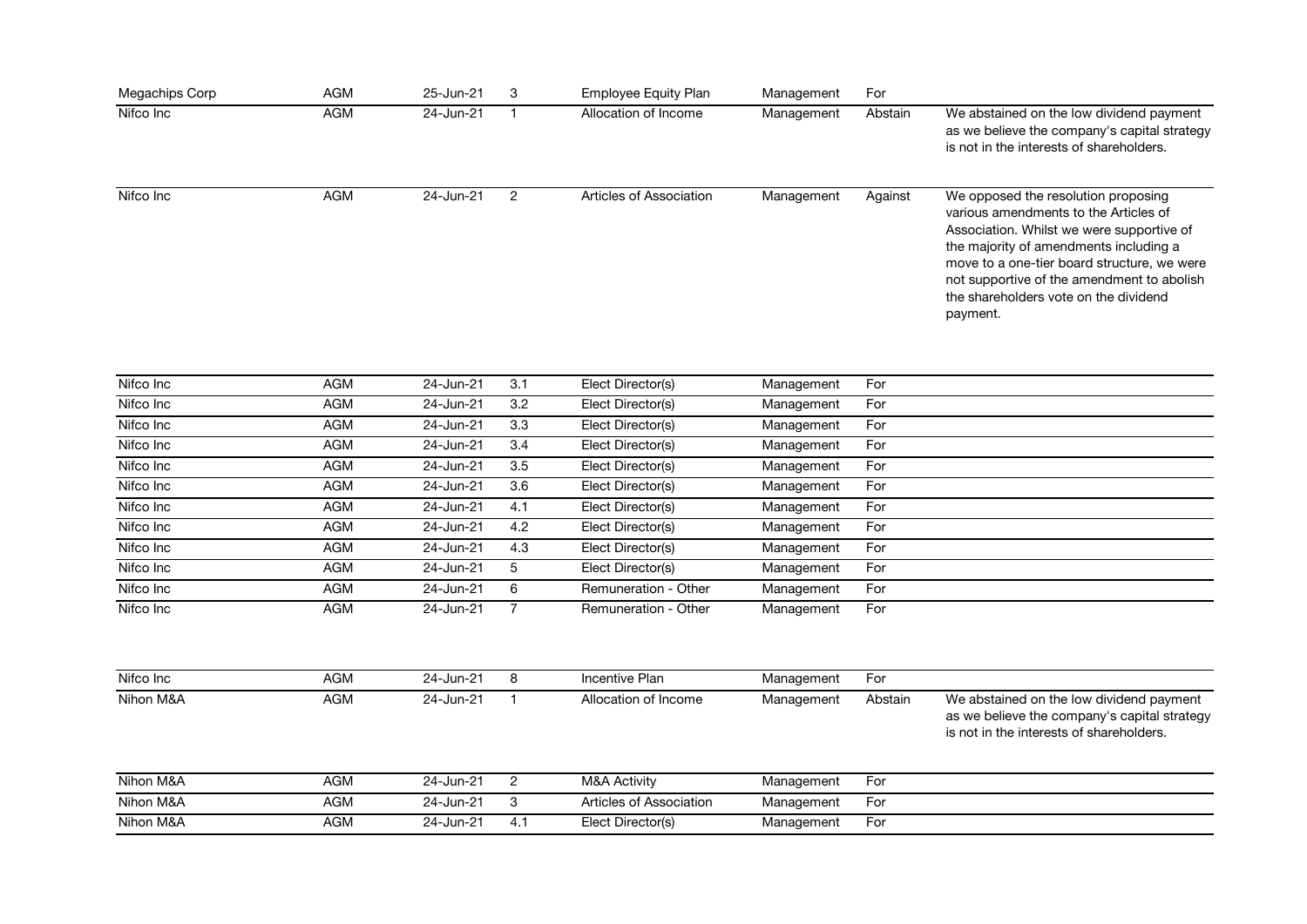| Nihon M&A                  | <b>AGM</b> | 24-Jun-21 | 4.2              | Elect Director(s)              | Management | For     |                                                                                                                                 |
|----------------------------|------------|-----------|------------------|--------------------------------|------------|---------|---------------------------------------------------------------------------------------------------------------------------------|
| Nihon M&A                  | <b>AGM</b> | 24-Jun-21 | 4.3              | Elect Director(s)              | Management | For     |                                                                                                                                 |
| Nihon M&A                  | <b>AGM</b> | 24-Jun-21 | 4.4              | Elect Director(s)              | Management | For     |                                                                                                                                 |
| Nihon M&A                  | <b>AGM</b> | 24-Jun-21 | 4.5              | Elect Director(s)              | Management | For     |                                                                                                                                 |
| Nihon M&A                  | <b>AGM</b> | 24-Jun-21 | 4.6              | Elect Director(s)              | Management | For     |                                                                                                                                 |
| Nihon M&A                  | <b>AGM</b> | 24-Jun-21 | 4.7              | Elect Director(s)              | Management | For     |                                                                                                                                 |
| Nihon M&A                  | <b>AGM</b> | 24-Jun-21 | 4.8              | Elect Director(s)              | Management | For     |                                                                                                                                 |
| Nihon M&A                  | <b>AGM</b> | 24-Jun-21 | 4.9              | Elect Director(s)              | Management | For     |                                                                                                                                 |
| Nihon M&A                  | <b>AGM</b> | 24-Jun-21 | 4.1              | Elect Director(s)              | Management | For     |                                                                                                                                 |
| Nihon M&A                  | AGM        | 24-Jun-21 | 5                | Remuneration - Other           | Management | For     |                                                                                                                                 |
| Poletowin Pitcrew Holdings | <b>AGM</b> | 22-Apr-21 | $\mathbf{1}$     | Allocation of Income           | Management | Against | We opposed the low dividend payment as<br>we believe the company's capital strategy is<br>not in the interests of shareholders. |
| Poletowin Pitcrew Holdings | <b>AGM</b> | 22-Apr-21 | 2.1              | Elect Director(s)              | Management | Abstain | We abstained on the company's chairman<br>given less than one third of the board is<br>made up of independent outsiders.        |
| Poletowin Pitcrew Holdings | <b>AGM</b> | 22-Apr-21 | $\overline{2.2}$ | Elect Director(s)              | Management | For     |                                                                                                                                 |
| Poletowin Pitcrew Holdings | <b>AGM</b> | 22-Apr-21 | $\overline{2.3}$ | Elect Director(s)              | Management | For     |                                                                                                                                 |
| Poletowin Pitcrew Holdings | <b>AGM</b> | 22-Apr-21 | $\overline{2.4}$ | Elect Director(s)              | Management | For     |                                                                                                                                 |
| Poletowin Pitcrew Holdings | <b>AGM</b> | 22-Apr-21 | 2.5              | Elect Director(s)              | Management | For     |                                                                                                                                 |
| Poletowin Pitcrew Holdings | <b>AGM</b> | 22-Apr-21 | 2.6              | Elect Director(s)              | Management | For     |                                                                                                                                 |
| Poletowin Pitcrew Holdings | <b>AGM</b> | 22-Apr-21 | $\overline{2.7}$ | Elect Director(s)              | Management | For     |                                                                                                                                 |
| Sato Holdings              | <b>AGM</b> | 18-Jun-21 | $\mathbf{1}$     | Allocation of Income           | Management | For     |                                                                                                                                 |
| Sato Holdings              | <b>AGM</b> | 18-Jun-21 | 2.1              | Elect Director(s)              | Management | For     |                                                                                                                                 |
| Sato Holdings              | <b>AGM</b> | 18-Jun-21 | $\overline{2.2}$ | Elect Director(s)              | Management | For     |                                                                                                                                 |
| Sato Holdings              | <b>AGM</b> | 18-Jun-21 | 2.3              | Elect Director(s)              | Management | For     |                                                                                                                                 |
| Sato Holdings              | <b>AGM</b> | 18-Jun-21 | $\overline{2.4}$ | Elect Director(s)              | Management | For     |                                                                                                                                 |
| Sato Holdings              | AGM        | 18-Jun-21 | 2.5              | Elect Director(s)              | Management | For     |                                                                                                                                 |
| Sato Holdings              | AGM        | 18-Jun-21 | 2.6              | Elect Director(s)              | Management | For     |                                                                                                                                 |
| Sato Holdings              | <b>AGM</b> | 18-Jun-21 | 2.7              | Elect Director(s)              | Management | For     |                                                                                                                                 |
| Sato Holdings              | <b>AGM</b> | 18-Jun-21 | 2.8              | Elect Director(s)              | Management | For     |                                                                                                                                 |
| Sato Holdings              | <b>AGM</b> | 18-Jun-21 | 2.9              | Elect Director(s)              | Management | For     |                                                                                                                                 |
| Sato Holdings              | <b>AGM</b> | 18-Jun-21 | 3                | <b>Elect Statutory Auditor</b> | Management | For     |                                                                                                                                 |
| Sato Holdings              | <b>AGM</b> | 18-Jun-21 | $\overline{4}$   | <b>Elect Statutory Auditor</b> | Management | For     |                                                                                                                                 |
| Sato Holdings              | <b>AGM</b> | 18-Jun-21 | 5                | <b>Incentive Plan</b>          | Management | For     |                                                                                                                                 |
| Sato Holdings              | AGM        | 18-Jun-21 | 6                | Appoint/Pay Auditors           | Management | For     |                                                                                                                                 |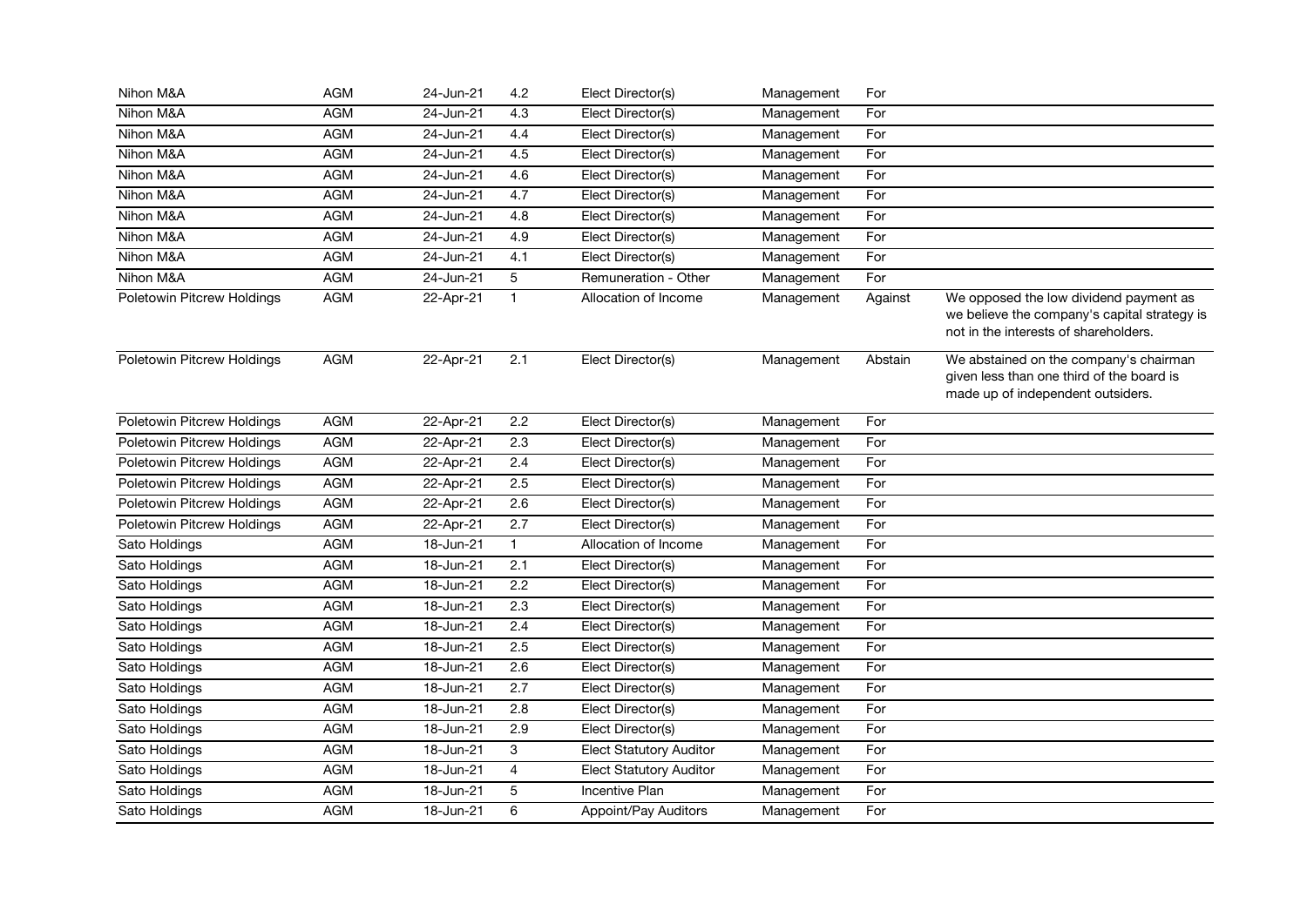| Seria Co Ltd               | <b>AGM</b> | 24-Jun-21 | $\mathbf{1}$     | Allocation of Income  | Management | For     |                                                                                                                                                          |
|----------------------------|------------|-----------|------------------|-----------------------|------------|---------|----------------------------------------------------------------------------------------------------------------------------------------------------------|
| Seria Co Ltd               | <b>AGM</b> | 24-Jun-21 | 2.1              | Elect Director(s)     | Management | For     |                                                                                                                                                          |
| Seria Co Ltd               | <b>AGM</b> | 24-Jun-21 | 2.2              | Elect Director(s)     | Management | For     |                                                                                                                                                          |
| Seria Co Ltd               | <b>AGM</b> | 24-Jun-21 | 2.3              | Elect Director(s)     | Management | For     |                                                                                                                                                          |
| <b>Torex Semiconductor</b> | <b>AGM</b> | 24-Jun-21 | $\mathbf{1}$     | Allocation of Income  | Management | For     |                                                                                                                                                          |
| <b>Torex Semiconductor</b> | <b>AGM</b> | 24-Jun-21 | 2.1              | Elect Director(s)     | Management | For     |                                                                                                                                                          |
| <b>Torex Semiconductor</b> | <b>AGM</b> | 24-Jun-21 | 2.2              | Elect Director(s)     | Management | For     |                                                                                                                                                          |
| Torex Semiconductor        | <b>AGM</b> | 24-Jun-21 | 2.3              | Elect Director(s)     | Management | For     |                                                                                                                                                          |
| <b>Torex Semiconductor</b> | <b>AGM</b> | 24-Jun-21 | 2.4              | Elect Director(s)     | Management | For     |                                                                                                                                                          |
| <b>Torex Semiconductor</b> | <b>AGM</b> | 24-Jun-21 | 2.5              | Elect Director(s)     | Management | For     |                                                                                                                                                          |
| Tsugami Corp               | <b>AGM</b> | 16-Jun-21 | 1.1              | Elect Director(s)     | Management | For     |                                                                                                                                                          |
| Tsugami Corp               | <b>AGM</b> | 16-Jun-21 | 1.2              | Elect Director(s)     | Management | For     |                                                                                                                                                          |
| Tsugami Corp               | <b>AGM</b> | 16-Jun-21 | 1.3              | Elect Director(s)     | Management | For     |                                                                                                                                                          |
| Tsugami Corp               | <b>AGM</b> | 16-Jun-21 | 1.4              | Elect Director(s)     | Management | For     |                                                                                                                                                          |
| Tsugami Corp               | <b>AGM</b> | 16-Jun-21 | 1.5              | Elect Director(s)     | Management | For     |                                                                                                                                                          |
| Tsugami Corp               | <b>AGM</b> | 16-Jun-21 | $\overline{c}$   | Elect Director(s)     | Management | For     |                                                                                                                                                          |
| Tsugami Corp               | <b>AGM</b> | 16-Jun-21 | 3                | <b>Incentive Plan</b> | Management | For     |                                                                                                                                                          |
| <b>WDB Holdings</b>        | AGM        | 24-Jun-21 | $\mathbf{1}$     | Allocation of Income  | Management | For     |                                                                                                                                                          |
| <b>WDB Holdings</b>        | <b>AGM</b> | 24-Jun-21 | 2.1              | Elect Director(s)     | Management | For     |                                                                                                                                                          |
| <b>WDB Holdings</b>        | <b>AGM</b> | 24-Jun-21 | $\overline{2.2}$ | Elect Director(s)     | Management | For     |                                                                                                                                                          |
| <b>WDB Holdings</b>        | <b>AGM</b> | 24-Jun-21 | 2.3              | Elect Director(s)     | Management | For     |                                                                                                                                                          |
| <b>WDB Holdings</b>        | <b>AGM</b> | 24-Jun-21 | 2.4              | Elect Director(s)     | Management | For     |                                                                                                                                                          |
| <b>WDB Holdings</b>        | <b>AGM</b> | 24-Jun-21 | 2.5              | Elect Director(s)     | Management | For     |                                                                                                                                                          |
| Yonex                      | <b>AGM</b> | 24-Jun-21 | $\mathbf{1}$     | Allocation of Income  | Management | Abstain | We abstained on the low dividend payment<br>as we believe the company's capital strategy<br>is not in the interests of shareholders.                     |
| Yonex                      | AGM        | 24-Jun-21 | 2.1              | Elect Director(s)     | Management | Abstain | We abstained on the company's chairman<br>and two new inside directors given less than<br>one third of the board is made up of<br>independent outsiders. |
| Yonex                      | <b>AGM</b> | 24-Jun-21 | 2.2              | Elect Director(s)     | Management | For     |                                                                                                                                                          |
| Yonex                      | <b>AGM</b> | 24-Jun-21 | 2.3              | Elect Director(s)     | Management | For     |                                                                                                                                                          |
| Yonex                      | <b>AGM</b> | 24-Jun-21 | 2.4              | Elect Director(s)     | Management | For     |                                                                                                                                                          |